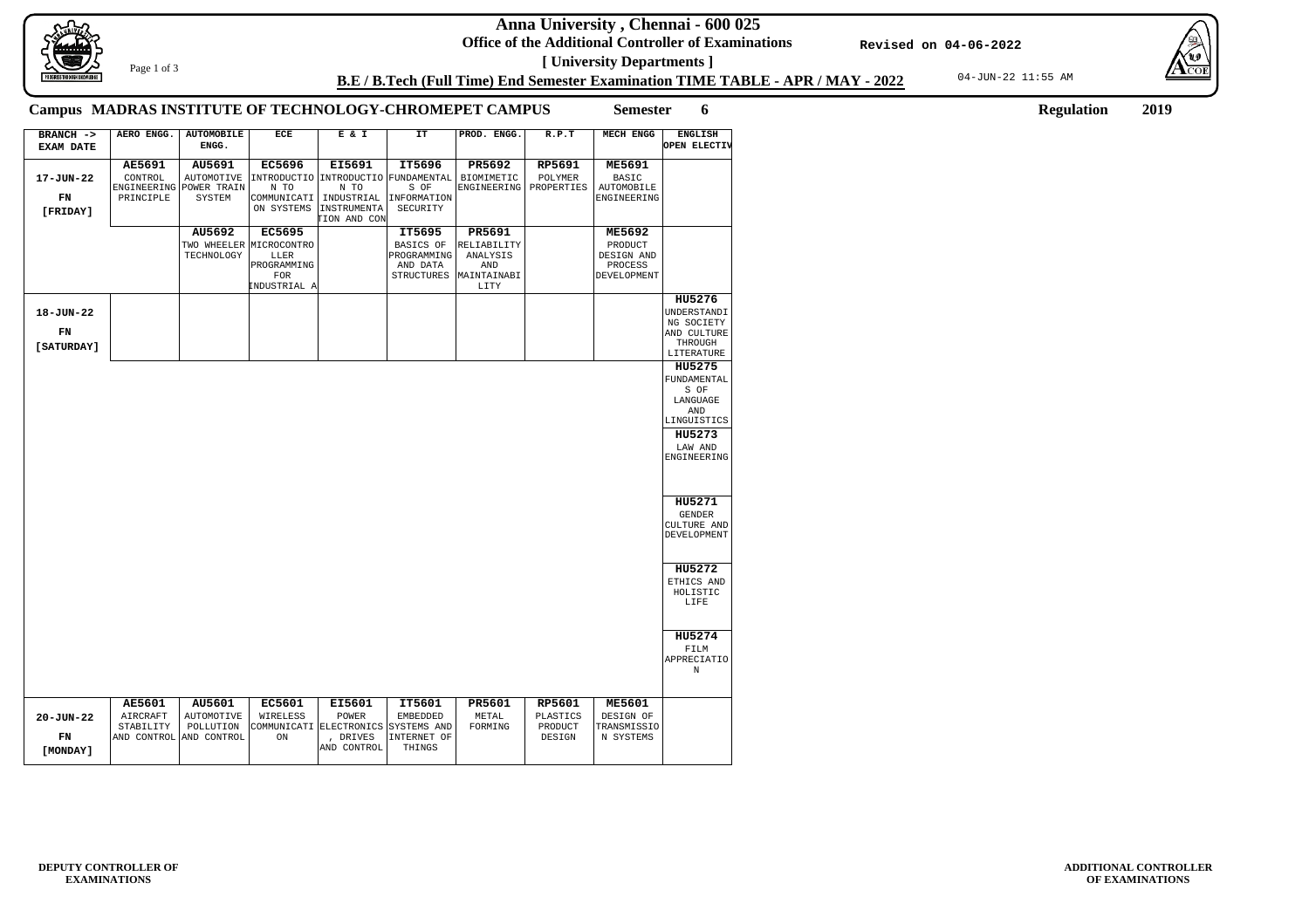**Anna University , Chennai - 600 025**

**Office of the Additional Controller of Examinations [ University Departments ]**

04-JUN-22 11:55 AM



**ADDITIONAL CONTROLLER OF EXAMINATIONS**

**B.E / B.Tech (Full Time) End Semester Examination TIME TABLE - APR / MAY - 2022**

**Revised on 04-06-2022**



Page 2 of 3

**Semester 6 Regulation 2019**

## **Campus MADRAS INSTITUTE OF TECHNOLOGY-CHROMEPET CAMPUS**

**22-JUN-22 24-JUN-22 28-JUN-22 AERO ENGG. AUTOMOBILE ENGG. ECE E & I IT PROD. ENGG. R.P.T MECH ENGG ENGLISH OPEN ELECTIV AE5602 AU5602 EC5602 EI5602 IT5602 PR5602 RP5602 ME5651 AE5603 AU5651 EC5651 EI5603 IT5603 PR5603 RP5603 ME5082 AE5012 AU5009 AU5072 EC5026 EC5024 EC5007 EC5073 EC5016 EC5072 EC5027 IT5351 IT5025 PR5009 RP5018 BRANCH -> EXAM DATE [WEDNESDAY] [FRIDAY] [TUESDAY]** COMPOSITE MATERIALS AND STRUCTURES DYNAMICS OF GROUND VEHICLES COMMUNICATI ON NETWORKS INDUSTRIAL INSTRUMENTA TION - II DATA SCIENCE AND ANALYTICS CNC MACHINES RUBBER PRODUCT DESIGN HEAT AND MASS TRANSFER COMPUTATION AL FLUID DYNAMICS ELECTRIC AND HYBRID VEHICLES DIGITAL VLSI PROCESS CONTROL DISTRIBUTED AND CLOUD COMPUTING COMPUTER AIDED DESIGN AND ANALYSIS COMPOSITES TECHNOLOGY PRODUCT DESIGN AND DEVELOPMENT THEORY OF VIBRATION HYDRAULICAN DPNEUMATICS YSTEMS VEHICLE CONTROL SYSTEMS PARALLEL AND DISTRIBUTED PROCESSING 'UNDAMENTAL S OF OPERATING SYSTEMS SATELLITE COMMUNICATI ON ELECTRO MAGNETIC INTERFERENC E AND COMPATIBILIT INTRODUCTI ON TO EMBEDDED CONTROLLERS CRYPTOGRAPH Y AND NETWORK SECURITY ARTIFICIAL INTELLIGENC E AND MACHINE LEARNING DATABASE MANAGEMENT SYSTEMS GAME PROGRAMMING COMPUTER AIDED PRODUCT DESIGN POLYMER 'HARACTERIZ ATION TECHNIQUES **FN FN FN**